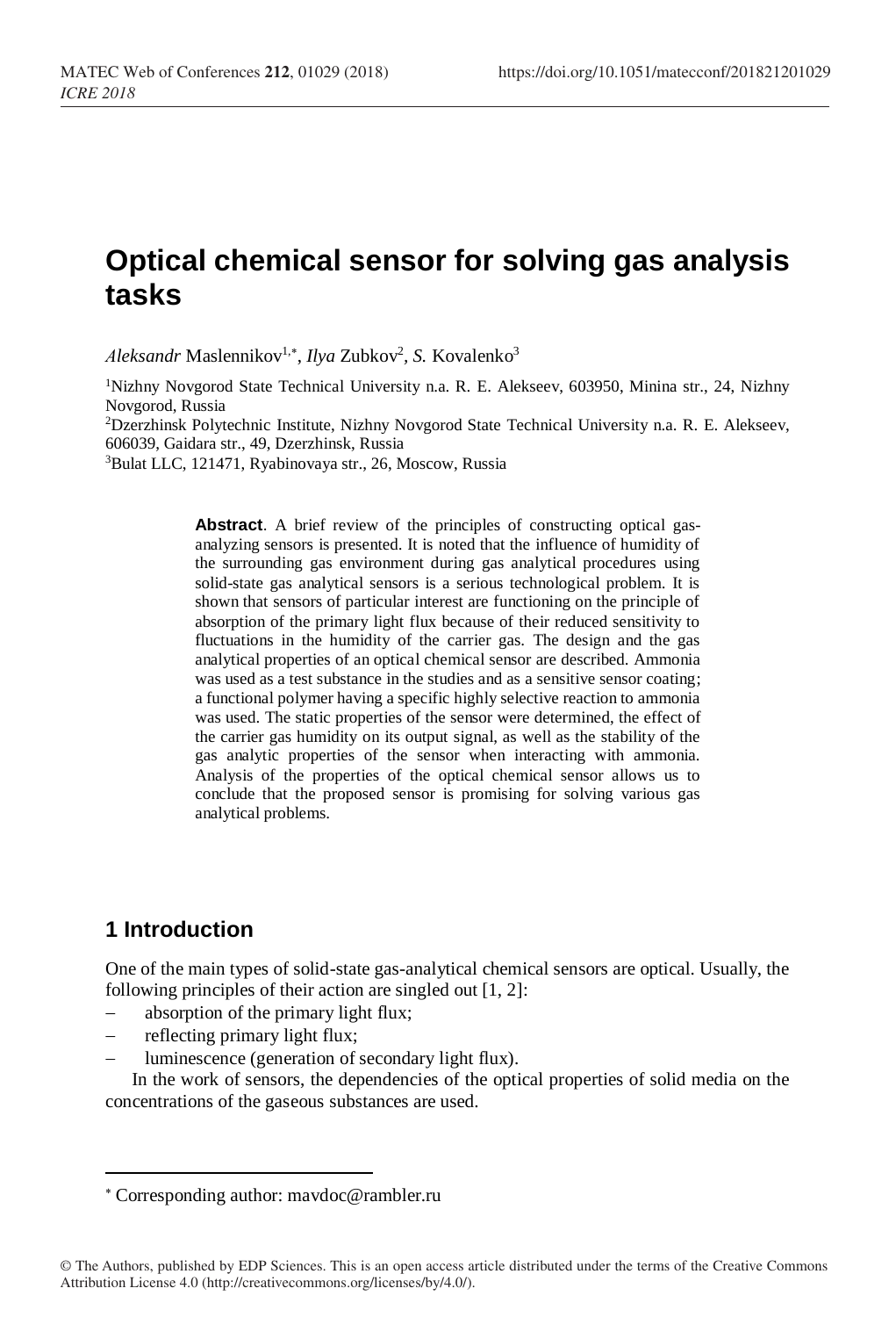The absorption of the primary optical radiation depends on the structure and the aggregate state of the solid, the thickness of the layer, the wavelength of the light flux, and other factors, and is described by the Bouguer-Lambert and Behr's laws.

According to the Bouguer-Lambert law, for a homogeneous medium with an absorption coefficient  $\alpha_{\text{absorb}}$ , and the thickness of its layer *L*, being perpendicular to the primary monochromatic light flux with intensity I0, the интенсивность прошедшего светового потока *I* equals:

$$
I = I_0 \exp(-\alpha_{\text{max}} L). \tag{1}
$$

The coefficient  $\alpha_{\text{absorb}}$  can take into account scattering, in determining the attenuation of the intensity of light passing through the medium.

According to Behr's law, the absorption is proportional to the number of particles of the absorbing substance *N*:

$$
\alpha = \sigma N \tag{2}
$$

where *N* is the concentration of a transparent substance;  $\sigma$  is the cross-section for the absorption of the translucent substance at a given wavelength of the light flux.

When both laws are executed, the combined Bouguer-Lambert-Behr's law will be valid:

$$
I = I_0 \exp(-L\sigma N). \tag{3}
$$

In the case of a change in the concentration *N* of the transilluminated substance along the path of propagation of the light flux, the integral form of the Bouguer-Lambert-Behr's law:

$$
\mathbf{I} = \mathbf{I}_0 \exp\left[-\int_0^L \sigma N(z) dz\right],\tag{4}
$$

where  $N(z)$  is distribution of the concentration of the transilluminated substance along the z axis.

In the construction of optical sensors based on the reflection of the primary light flux, the dependence of the reflected light intensity on the electronic structure of atoms, molecules, and ions in the surface layer of the substance, the absorption processes and multiple scattering in it, and its dependence on the wavelength of the incident light are used. This allows the reflection effect to be used to study the composition and structure of surface layers of solids and turbid media, and also to identify adsorbed compounds.

The use of luminescence, which is a luminescence of a substance arising after the absorption of external excitation energy, is excessive in comparison with thermal radiation. Photoluminescence is characterized by energy and quantum yield, kinetics, polarization, and absorption and luminescence spectra. Usually photoluminescence is excited by ultraviolet radiation. The photoluminescence parameters allow one to judge the presence of certain substances and their concentration in the samples under study.

For the construction of gas analytical sensors, the absorption (absorption) of the primary luminous flux is most often used. Moreover, such absorption is possible in the outer space, near the optical wave propagation layer, as occurs in integrated optical chemical sensors [3, 4]. In addition, the absorption can occur in a special film, changing its properties (color, transparency) when interacting with the analyzed gaseous component [5]. As a sensitive compound in the optical chemical sensor used functional polymer, which is immobilized on the polystyrenesulfonate sodium acridine dye. A specific feature of this compound is the ability to quickly and reversibly change the color and transparency of its film, being about 1 micron thick, from blue to light yellow and back, respectively, when ammonia gas is supplied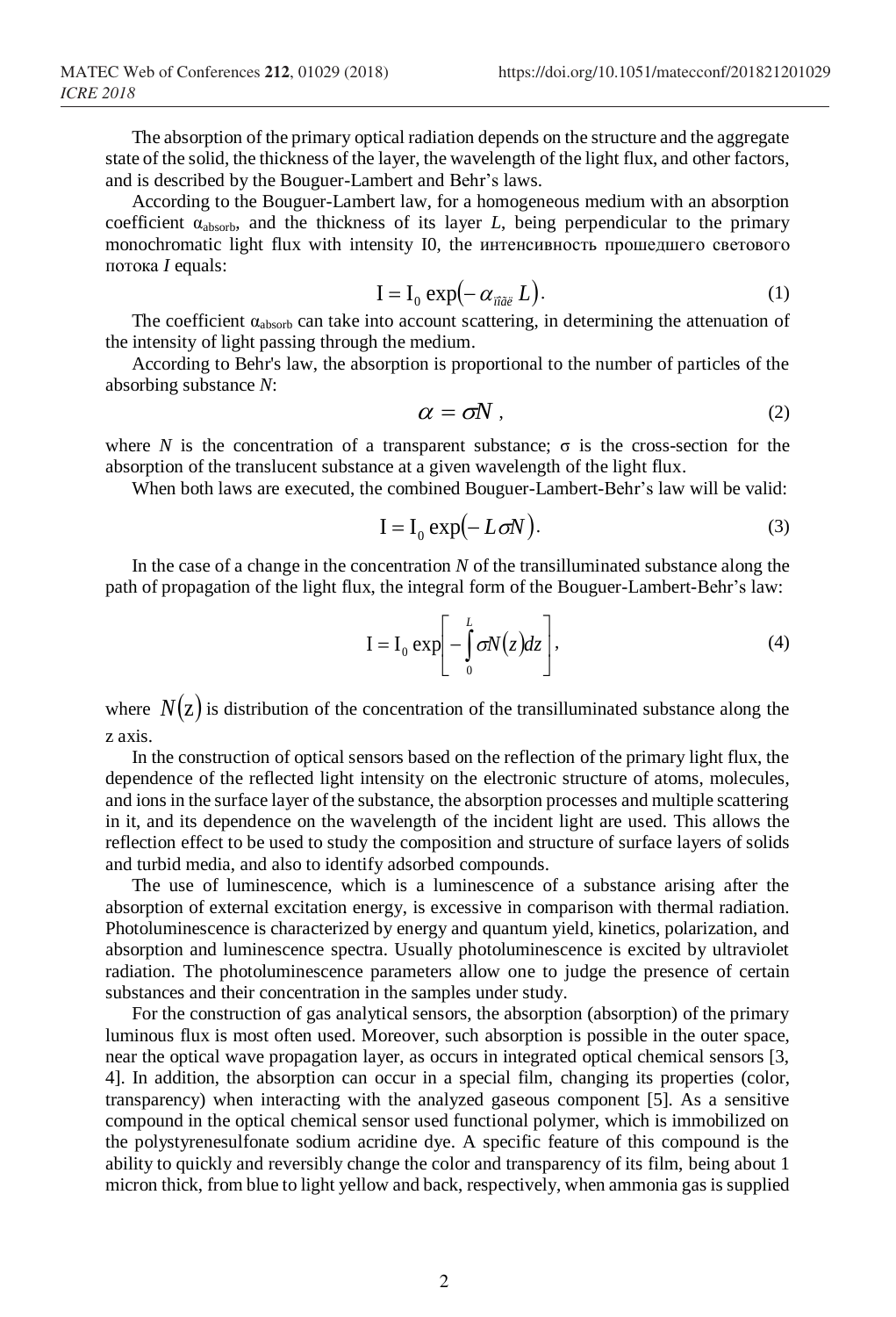and removed from its surrounding atmosphere. This makes it possible to make it the basis of an optical chemical sensor.

## **2 Problem Statement**

Thus, the existing connection makes it possible to use it as a sensitive coating of an optical chemical sensor. For initial studies, it was proposed to use a simple single-layer optical chemical sensor, which is translucent by light radiation with a wavelength of about 630 nm, which corresponds to a red color. As a source of such radiation it is supposed to use a semiconductor LED. Preliminary studies of films of this compound showed their long-term resistance to daylight. Moreover, even exposure to direct sunlight for 100 hours did not cause noticeable discoloration of the polymer film. This fact suggests that the effect of the red LED radiation, even of medium power, will also not cause significant changes in the properties of the film under investigation, at least in comparable time intervals, which was confirmed by further studies. This, in turn, opens the way to creating a multilayer optical chemical sensor, having a higher sensitivity if compared to single-layered. In addition, the multilayer makes it possible to reduce the thickness of a single film of the multilayer structure, which gives reason to hope for an improvement in the speed of such a sensor.

As a receiver passed through the radiation film, a photodiode compatible with the maximum spectral sensitivity with an LED was used, the signal of which, after amplification, was applied to a 16-bit analog-to-digital converter and then to an interface converter (USB). Then the signal was fed to a personal computer, where it was stored and processed.

To construct a gas analytical optical chemical sensor for ammonia based on the functional polymer in question, it is necessary to determine its basic gas analytical properties, which primarily determine sensitivity and stability when it is used multiple times.

For this, it is necessary to determine the static characteristics of the developed sensor under various operating conditions. To assess the sensitivity of the sensor to temperature, which will allow you to determine both the operating temperature of the sensor and the need for temperature control of the sensor during operation. In addition, it is important to assess the stability of the sensor and the reproducibility of its signal.

Thus, the main purpose of this study is to evaluate the capabilities of an optical ammonia sensor having one layer of a sensitive coating to further build on its basis an ammonia gas analyzer with a threshold sensitivity of 2-5 mg / m3, which will allow for a reliable control of its concentration in the atmosphere at level of MPCs.

## **3 Research Methods**

To explore the sensor, an experimental setup was assembled, the circuit of which is shown in Fig. 1. The setup allows one to determine the sensor response to various concentrations of ammonia at different temperatures and humidity of the gas mixture being analyzed. The temperature value is set and stabilized by the unit 9. In addition, the temperature, as well as the humidity content of the gas mixture, was controlled by the Iva-6B2-K thermo-moisture.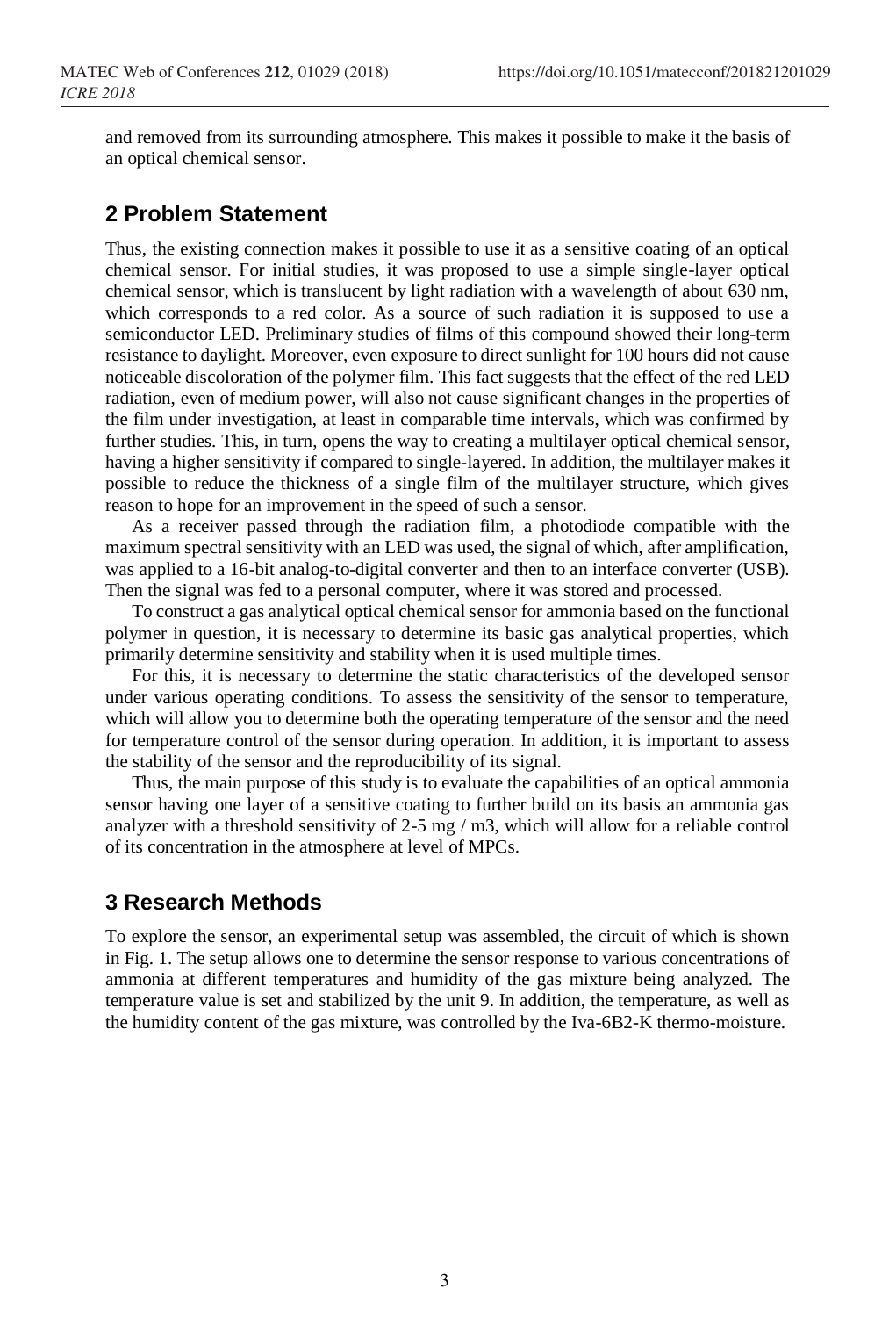

**Fig. 1.** The Experimental installation for the study of an optical chemical ammonia sensor: 1 – camera, 2 – sensor to be investigated,  $3 - LED$ ,  $4 - photodiode$ ,  $5 - radiation flux$  to sensor,  $6 - radiation flux$ after sensor, 7 – Thermal-moisture-sensor, 8 – heating element, 9 – monitoring and control unit, 10 – analog-to-digital converter, 11 – personal computer.

The necessary concentration of ammonia in the chamber was created by supplying the necessary volumetric doses of an ammonia-air mixture of known concentration to the research chamber. Similarly, the necessary moisture content of the mixture being analyzed was created. The volume of these doses is small, compared with the volume of the chamber. At first, the required humidity level was created in the chamber. After that, the required volume of ammonia-air mixture was introduced. Then the moisture level was finally determined.

The temperature in the chamber was set in the control and control unit. As a temperature regulator in the installation, a TRM 101 type PID controller is used, with a pulse output signal. For operation, the regulator is equipped with its own temperature sensor in the chamber. In addition, it is monitored by the sensor signal of the thermal-moisture-sensor. The regulator and the thermal-moisture-sensor are part of the block 9. The main elements of the installation that determine its performance are:

- − an analog-to-digital converter ADS1110A0IDBVT;
- − a source of light is the LED L-1543SRC-C;
- a photodetector is the photodiode VT90N1.

The optical chemical sensor (2) is in the chamber and is a glass plate of  $20\times20$  mm. The plate was coated with 50 μl of a 1% solution of the functional polymer in dimethylformamid, after evaporation of which, a polymer film with a thickness of about 1 μm remained on the glass. The output signals from the photodiode are the input to the analog-to-digital converter and then to the personal computer, where they are processed in accordance with the specified algorithm of work being embedded in the application software. The application software provides visualization and processing of the received information, in a user-friendly form.

After obtaining the primary experimental information, its processing was carried out, which allowed obtaining a number of dependencies characterizing the ability of an optical chemical sensor to determine the presence of ammonia in the composition of the carrier gas entering the sensor chamber. The signal to the personal computer is received in the form of a 16-bit digital code. To make the output signal more visible, the authors use the voltage signal at the input of the analog-to-digital converter as an output signal, which is determined by its conversion characteristic.

### **4 Findings**

The results obtained in the results are presented below in the corresponding figures.

#### **4.1 Sensor's statistical characteristics**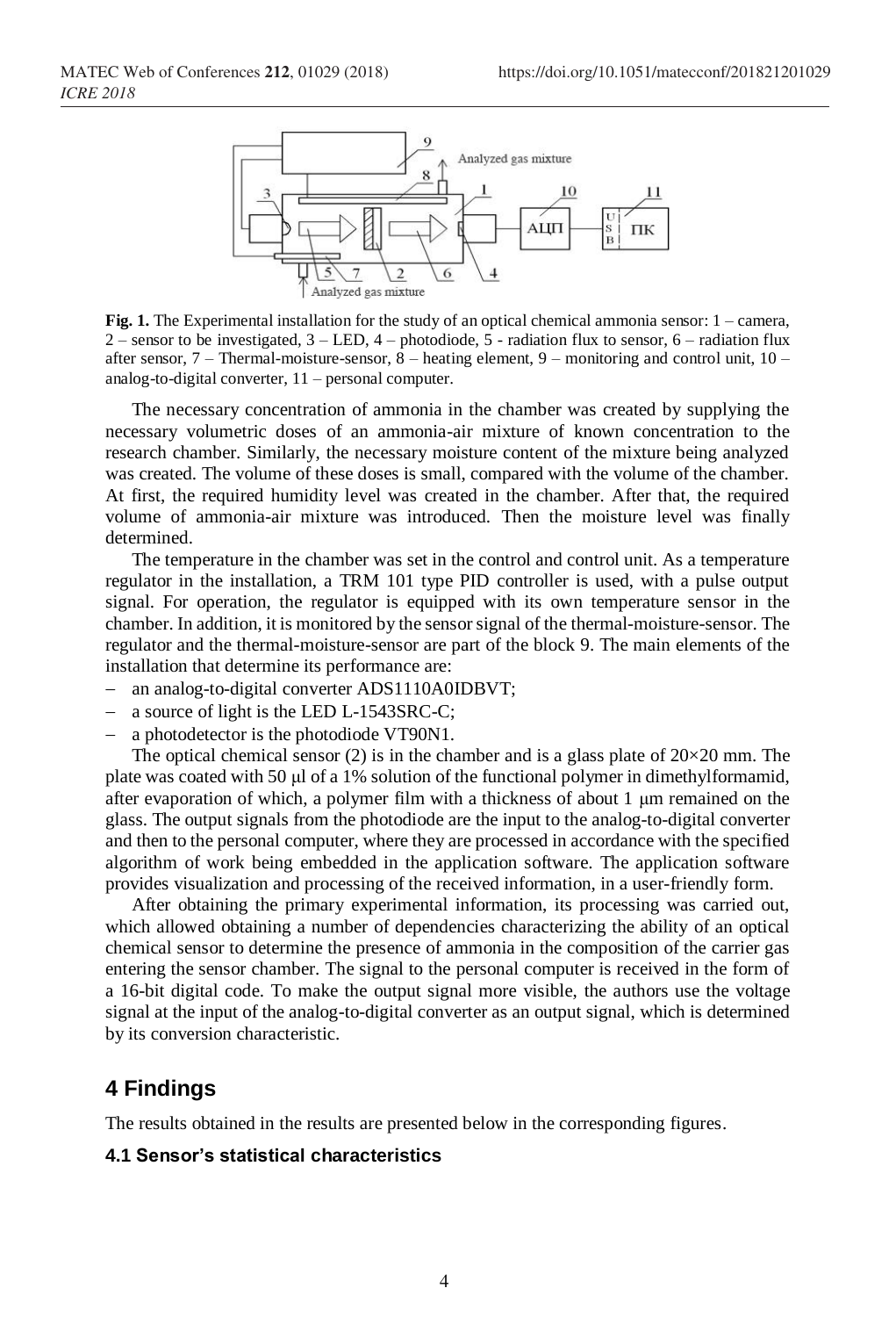Figure 2 shows the direct experimental results obtained at the research facility in the form of a family of static sensor characteristics. The characteristics were obtained at operating temperatures in the range of 10  $\degree$  C to 50  $\degree$  C, with a relative humidity of the gas mixture in the chamber of 50%. The concentration of ammonia in the gas medium in the chamber was created in the range  $0 - 200$  mg/m<sup>3</sup>, which corresponds to gas contamination with ammonia at the level of 10 MPCs.



**Fig. 2.** Static characteristics of sensors at different temperatures:  $1 - 10 \degree \text{C}$ ;  $2 - 20 \degree \text{C}$ ;  $3 - 30 \degree \text{C}$ ;  $4 - 40 \degree \text{C}$  $\mathrm{^oC:5}$  – 50  $\mathrm{^oC}.$ 

The characteristics obtained are of a character close to linear, which is explained by the low operating concentrations of ammonia and the lack of saturation of the sensor.

Figure 3 shows the sensitivity of the sensor to temperature.





As can be seen, with increasing temperature, the sensitivity of the sensor increases significantly, which creates a wide field for maneuver while optimizing the design of the sensor and its operating conditions. Such optimization will be required when using a sensor in various gas analysis systems, including leak detection. The features of the use and capabilities of the optical chemical sensor under consideration in solving the leak tightness control problems have also been investigated and will be considered in the next article.

Here it can be noted, in particular, that as the temperature rises, the dynamic properties of the optical chemical sensor, which in most leak detection systems, are important, and in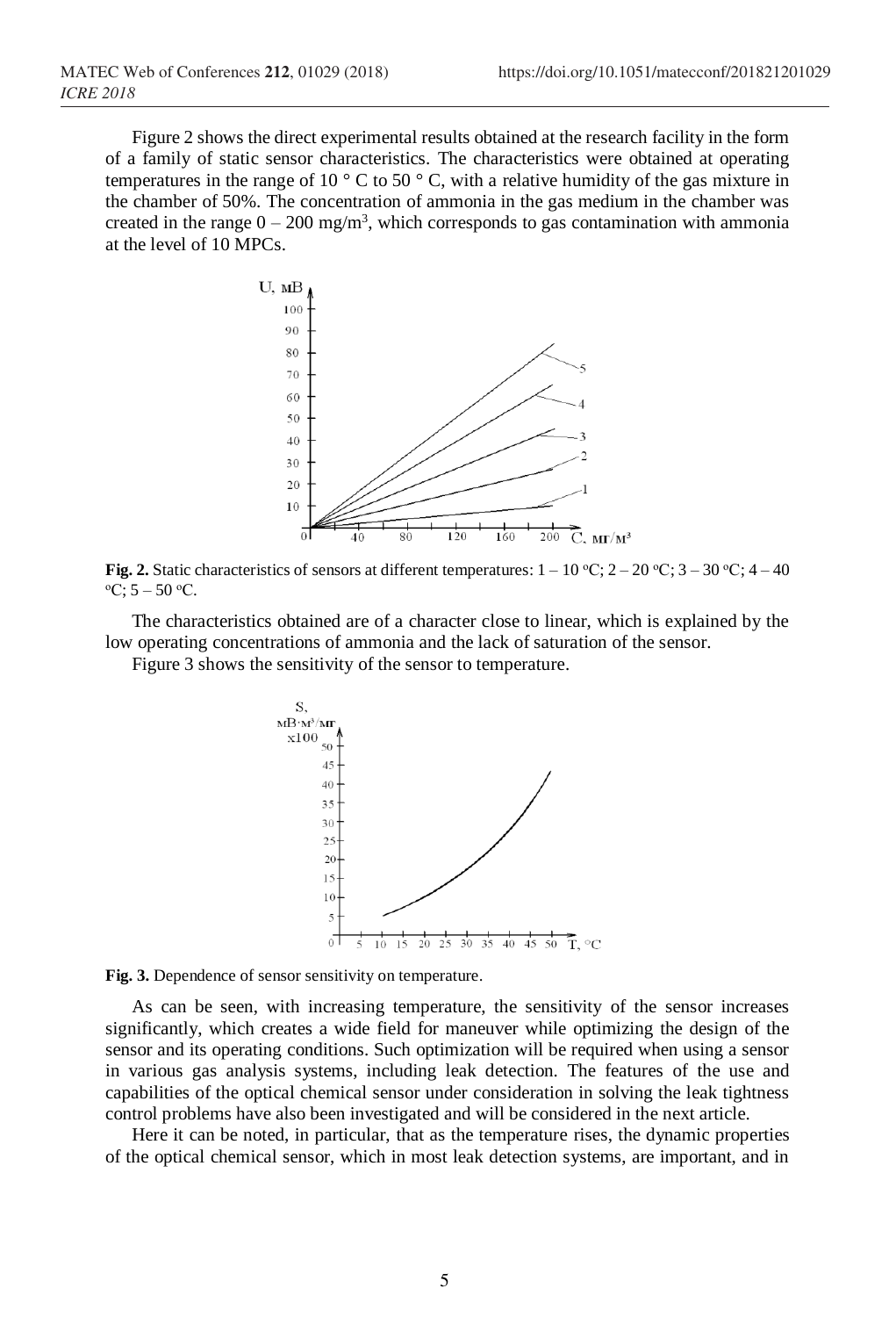some applications, extremely important (for example, in the localization of leaks) should significantly change, in the direction of improvement.

#### **4.2 Effect of humidity on the sensor**

An important condition for the successful operation of any gas analyzer sensor that determines the concentration of something in ambient air is the low sensitivity of such a sensor to the humidity of the surrounding atmosphere, which is extremely unstable and can vary very widely in a very short time (for example, in the case of a shower in a hot summer day).

The dependence of the output signal of the sensor on the humidity of the gas in the chamber at different temperatures is shown in Fig. 4.

#### **6.3 Stability of sensor characteristics**

The stability of the sensor characteristics is determined by the stability of the sensitive coating. To evaluate it, a series of cycles was performed, purging the carrier gas with an ammonia concentration of 100 mg/m<sup>3</sup> at different temperatures. The investigations were carried out for temperatures of 20°C, 35°C, and 50°C. For each temperature, 50 puffing/purging cycles were performed. Sensitivity of the sensor was determined, and this sensitivity was changed from cycle to cycle. The results obtained show that there is no significant change in the sensitivity of the sensor at such temperatures. Considering the stability of a sensitive coating at higher temperatures is not advisable because the temperature of the thermostating of sensors above 50°C is unlikely to be relevant.

In addition, one of the sensor samples was placed for 14 days in a sealed chamber, in which an atmosphere with an ammonia concentration of 500 mg/m<sup>3</sup> was created. The chamber was stored at a temperature of about 22°C. After 14 days, the sensor was removed, and its properties were again determined and then compared to the earlier defined values. The comparison showed the stability of static characteristics, which indicates that a prolonged contact of the functional polymer with ammonia does not lead to its destruction and loss of sensory properties.

## **5 Conclusion**

The above dependences make it possible to conclude that the investigated sensor has a sufficiently high sensitivity to the concentration of ammonia in the carrier gas, with a relatively weak influence of the humidity of the analyzed gas on the final signal of the sensor.

Dependence of sensitivity to ammonia and humidity on temperature makes it important to introduce at least thermal compensation of the sensor signal and a better temperature control of the sensor at temperatures around 50°C. Thermostating, in addition to stabilizing the sensor signal and increasing its sensitivity, allows the sensor to be protected from exposure to high humidity of the analyzed air, which will "automatically' decrease when the gas is heated to the thermostating temperature. However, the obvious disadvantage of introducing thermostating is the complication of both the hardware and software of the gas analyzer and the increase in its dimensions, weight, and power consumption.

The presented studies were carried out, in essence, on the simplest optical chemical sensor having only one gas sensitive layer of a functional polymer. To achieve higher gas analytical parameters and the sensitivity of the sensor to the values of MPCs, it is necessary to improve the construction of an optical chemical sensor. One of the ways can be the use of planar waveguide optical chemical sensors [6]. Obviously, other directions are possible for improving and optimizing the construction of an optical chemical sensor, an important one